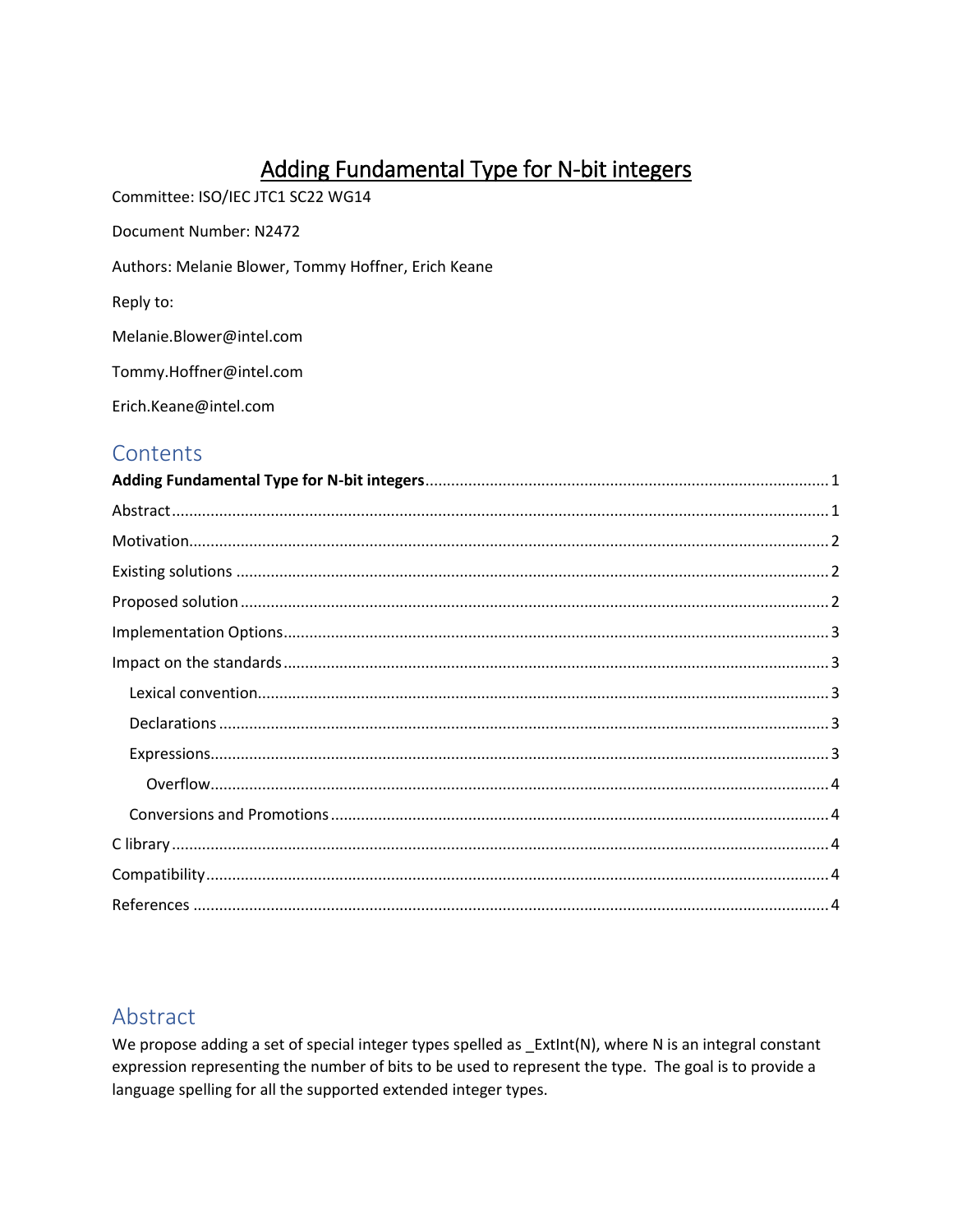## <span id="page-1-0"></span>**Motivation**

In most hardware programmed with C compilers, the usual 8-, 16-, 32-, 64-bit width provides satisfactory expressiveness. However, in the case of FPGA hardware, using normal integer types where the full bit-width isn't used is extremely wasteful and creates severe performance/space concerns.

These types can be useful beyond FPGAs, for example using the type in a loop bound would provide information to the optimizer, potentially resulting in better code generation.

### <span id="page-1-1"></span>Existing solutions

Because of this, Intel has introduced this functionality in the High Level Synthesis (HLS) compiler (https://www.intel.com/content/www/us/en/software/programmable/quartus-prime/hlscompiler.html) under the name "Arbitrary Precision Integer" (ap\_int for short). This has been extremely useful and effective for our users, permitting them to optimize their storage and operation space on an architecture where both can be extremely expensive.

The Intel HLS compiler has many users that program against the ap\_int interface on a near daily basis.

A second version of this feature, implemented from scratch, is also available in Intel's oneAPI product under the -hls switch, currently in beta test:<https://software.intel.com/en-us/oneapi>

Intel plans to contribute an implementation of this proposal to clang/llvm after this paper is submitted to WG14.

# <span id="page-1-2"></span>Proposed solution

A set of special extended integer types using the syntax \_ExtInt(N) where N is an integer that specifies the number of bits that are used to represent the type, including the sign bit. The keyword \_ExtInt is a type specifier, thus it can be used in any place a type can, including as the type of a bitfield.

An ExtInt can be declared either signed, or unsigned by using the signed/unsigned keywords. If no sign specifier is used or if the signed keyword is used, the \_ExtInt type is a signed integer and can represent negative values.

The N expression is an integer constant expression, which specifies the number of bits used to represent the type, following normal integer representations for both signed and unsigned types. Both a signed and unsigned ExtInt of the same N value will have the same number of bits in its representation. Many architectures don't have a way of representing non power-of-2 integers, so these architectures emulate these types using larger integers. In these cases, they are expected to follow the 'as-if' rule and do math 'as-if' they were done at the specified number of bits.

In order to be consistent with the C language and make the \_ExtInt types useful for their intended purpose, \_ExtInt types follow the usual C standard integer conversion ranks. An \_ExtInt type has a greater rank than any integer type with less precision. However, they have lower precision than any of the built-in or other integer types (such as \_\_int128). Usual arithmetic conversions also work the same, where the smaller ranked integer is converted to the larger.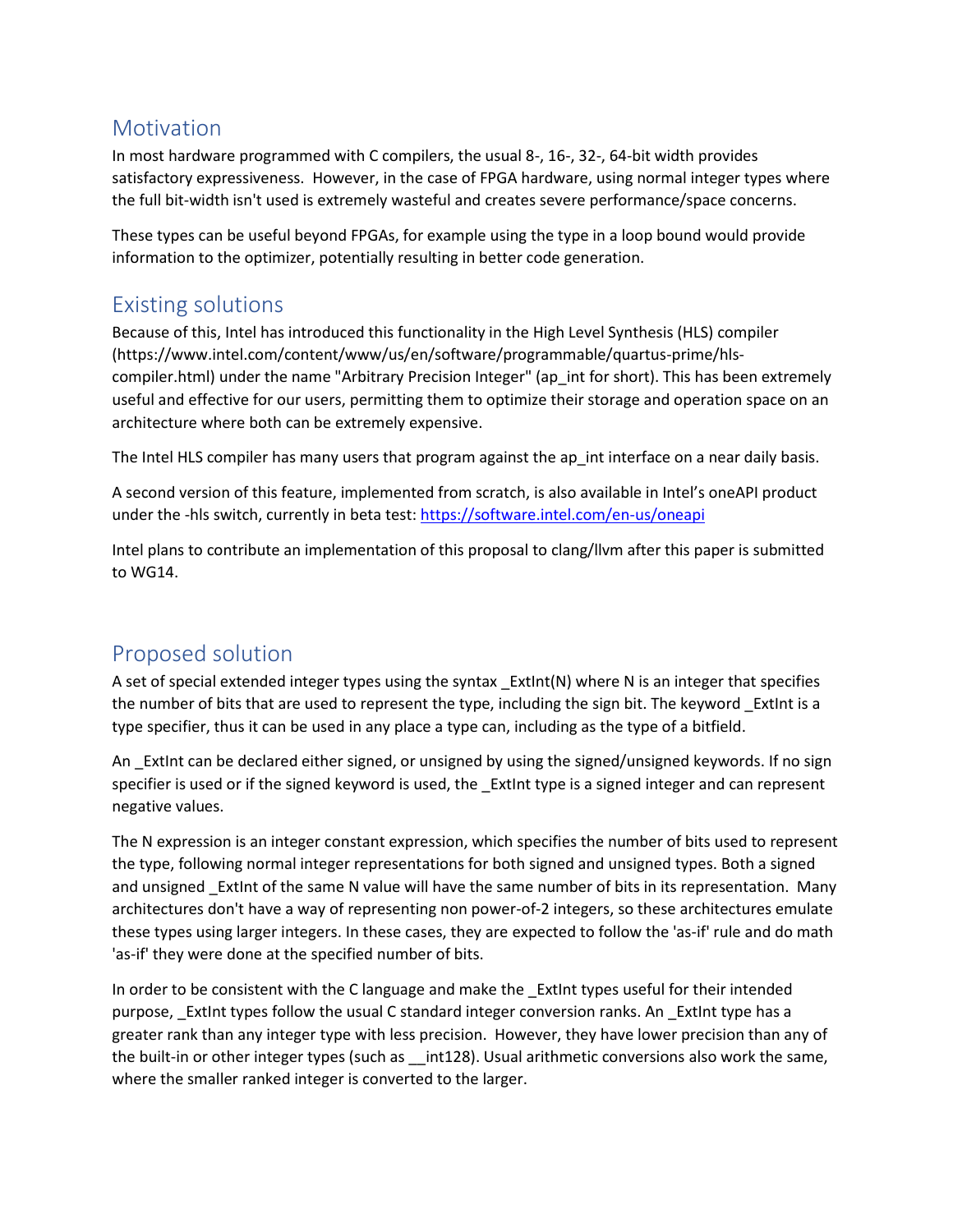There are two exceptions to the C rules for integers for these types is Integer Promotion. Unary,  $-$ , and  $\sim$ operators typically will promote operands to int. Doing these promotions would inflate the size of required hardware on some platforms, so ExtInt types aren't subject to the integer promotion rules in these cases. Likewise, if a Binary expression involves operands which are both \_ExtInt, rather than promoting both operands to int the narrower operand will be promoted to match the size of the wider operand, and the result of the binary operation is the wider type.

\_ExtInt types are bit-aligned to the next greatest power-of-2 up to 64 bits: the bit alignment A is min(64, next power-of-2(>=N)). The size of these types is the smallest multiple of the alignment greater than or equal to N. Formally, let M be the smallest integer such that A\*M >= N. The size of these types for the purposes of layout and sizeof is the number of bits aligned to this calculated alignment, A\*M. This permits the use of these types in allocated arrays using the common sizeof(Array)/sizeof(ElementType) pattern.

# <span id="page-2-0"></span>Implementation Options

The LLVM compiler provides support for iN types in the intermediate representation, so it is straightforward to implement in this compiler. The maximum bit width supported is implementation defined: other compilers can provide a simple implementation by creating an upper limit on the bit width already supported and bumping any specific bit width to the nearest convenient size.

## <span id="page-2-1"></span>Impact on the standards

#### <span id="page-2-2"></span>Lexical convention

A new keyword is added, ExtInt. The use of underscore and capital letter conforms to C11 conventions.

#### <span id="page-2-3"></span>**Declarations**

The type specifier ExtInt(N) is proposed. For signed types,  $N \ge 2$ . For unsigned types,  $N \ge 1$ .

#### <span id="page-2-4"></span>Expressions

All integer operations are supported. This includes:

- Arithmetic operators: + \* /
- Bitwise operators: %  $| 8 \wedge \gg \ll \sim$ 
	- $\circ$  As in ordinary integers, shifting by a negative quantity, or by a value larger than the width, is undefined.
	- $\circ$  Shift operations are performed in the width of the widest operand, so for example if shifting \_ExtInt(9) by an integer literal, the left hand side will be widened to 32 bits.
- Casting operators: (bool) (char) (short) (int) (long)
- Compound assignment operators:  $+= -2$   $* = /2$   $\% = |2 \&2 -2$
- Increment and decrement operators: x++ x-- ++x --x
- Miscellaneous operators:  $= +x -x$  !x sizeof() &x  $*x$
- Relational operators:  $== != > < ==$